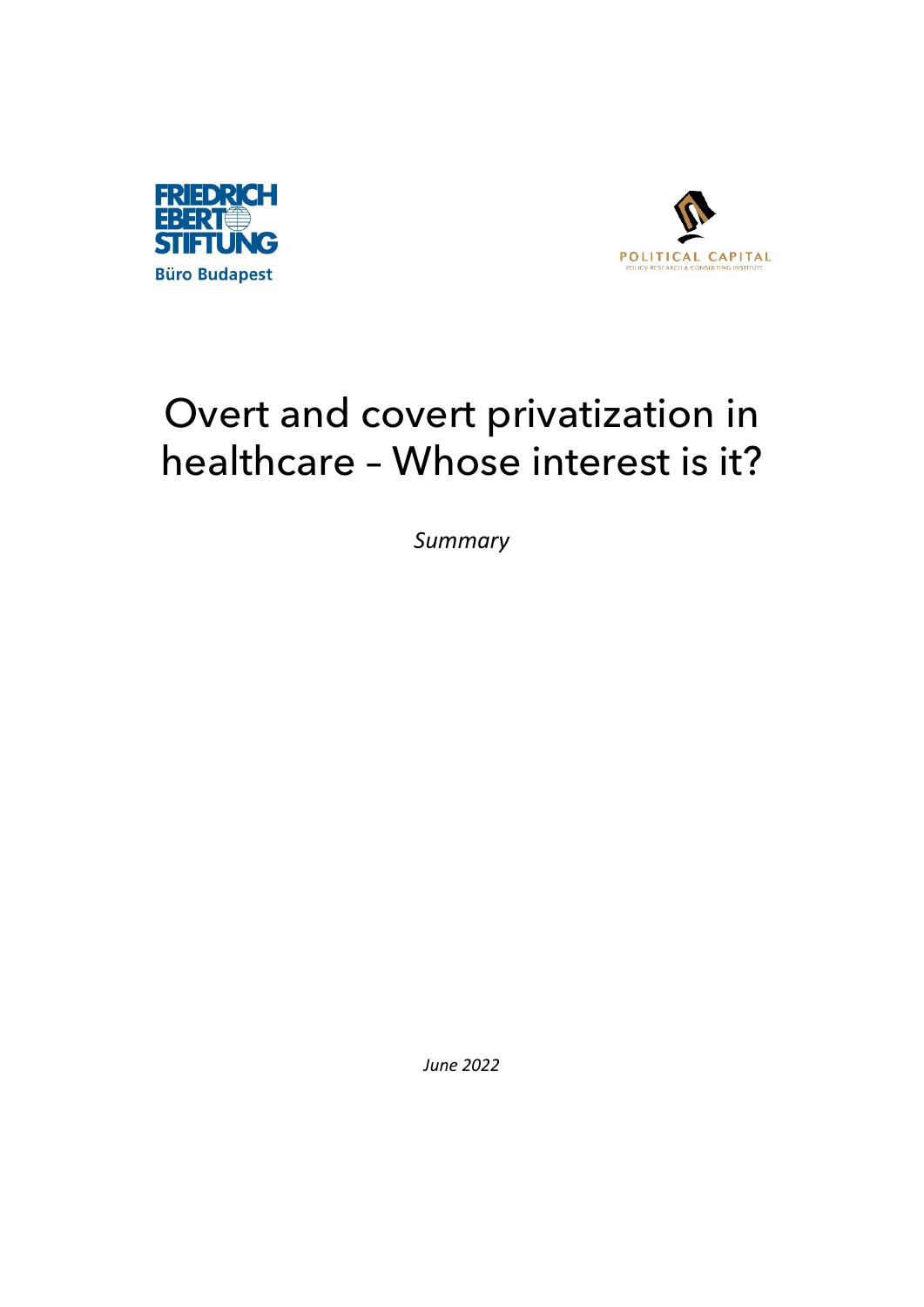**Three parliamentary cycles with a constitutional majority in the National Assembly have not been enough for the Orbán regime to launch a comprehensive healthcare reform. The operation of the public healthcare sector and its assessment by the population have degraded in multiple ways in the past 12 years. Thus, the main change in the healthcare sector is the expansion of private businesses within it due to the large number of Hungarians turning towards privately-owned healthcare institutions.** The circle of Hungarians seeking private services has been growing rapidly as well as the amount of money spent on healthcare. A survey conducted by Ernst & Young, published this April, revealed that the proportion of Hungarians using both private and national healthcare services skyrocketed from 44% to 63% over two years. Data from the Central Statistics Office (KSH) showed that Hungarians spent around HUF 950 billion on private healthcare in 2019, which is nearly a third of total spending on the sector. Data by the KSH and the OECD indicates that the average Hungarian household spent HUF 200,000 on their health in 2019, which – polls reveal – rose to nearly HUF 300,000 by now. This means that **Hungarians are among the most likely in the EU to pay for their health-related expenses from their own pockets, and their spending is way above the V4 average.** 



Source: OECD Health Statistics 2021, WHO Global Health Expenditure Database.

**COVID contributed significantly to the expansion of private healthcare, as the pandemic helped already long waiting lists get even longer, the level of service offered in private institutions deteriorated, and for many, healthcare-related public services became inaccessible in basic care and clinics, too.** These issues were aggravated by some governmental decisions, such as the uniformization of wage hikes for doctors and the baseline financing of healthcare institutions, which are not encouraging employees in the public system to take care of more patients.

*Source: [OECD](https://www.oecd-ilibrary.org/sites/154e8143-en/index.html?itemId=/content/component/154e8143-en)*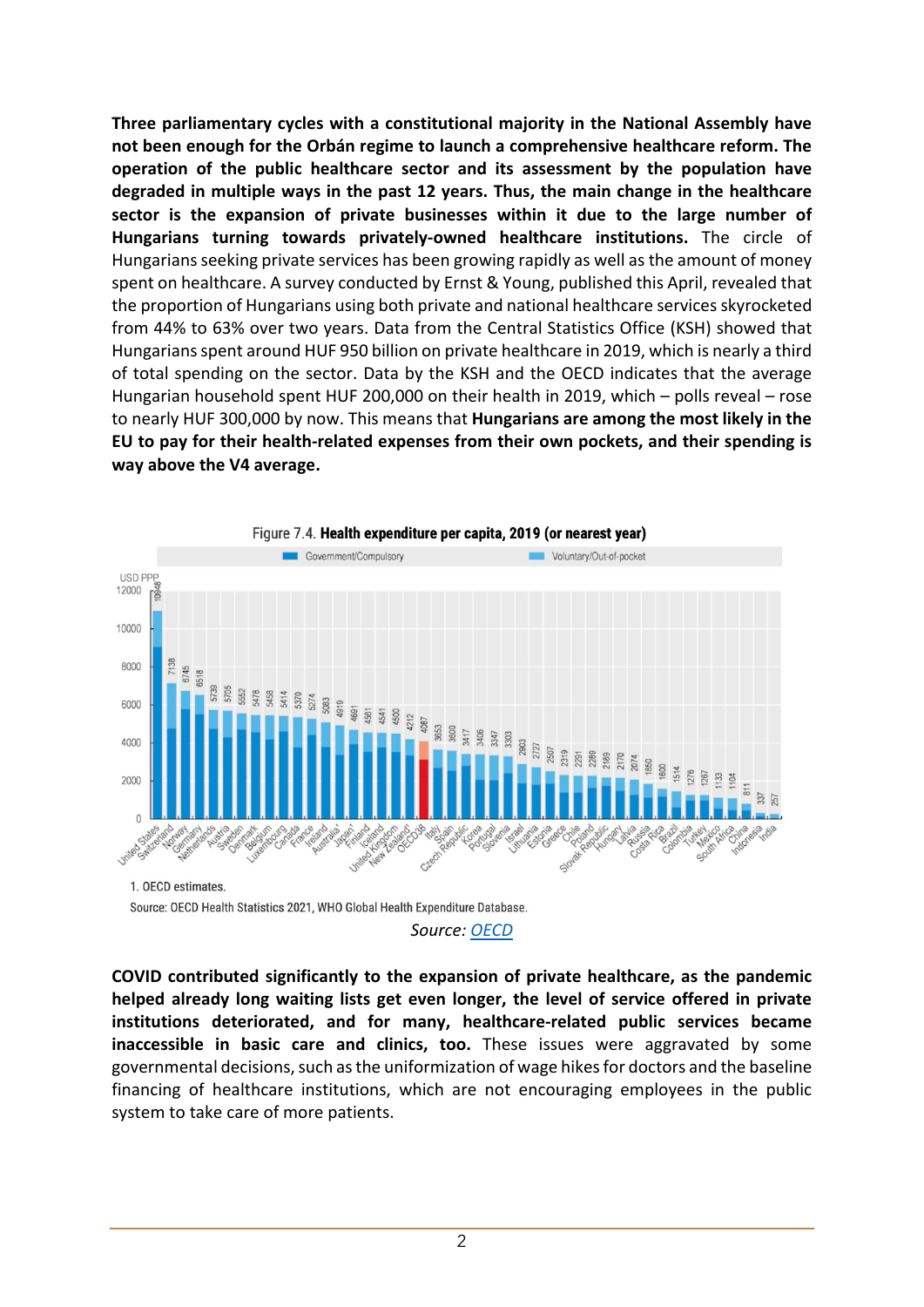**Besides basic necessity, the expansion of the private sector was aided by the economic growth experienced in past years, allowing more and more people to access high-level care for their money instead of the feudal-like system in public healthcare institutions.**  Therefore, the private sector kept on growing even though out-patient fees went from HUF 15,000 a few years ago to HUF 25-30,000. **The question is whether the population will keep paying out of their own pockets for services that they can access through their compulsory tax payments while they are facing deteriorating economic conditions, high inflation and rising living expenses. If growth cannot be maintained, the government could expect increasing political risks in the healthcare sector.** This expectation could be the reason why healthcare was handed to Minister of Interior Sándor Pintér in the new Orbán cabinet, who is known for his good managerial skills.

**The strengthening of the private sector mainly concerns out-patient care,** in in-patient care, private providers cannot replace the public system. The private services in the highest demand are dentists, gynecologists, dermatologists, but demand is also increasing for internists and pediatricians in private clinics. Moreover, laboratory tests and one-day surgeries are becoming more popular. At the same time, complex illnesses requiring constant attention, such as cancer or cardiovascular surgeries, remain confined to public healthcare.

**Orbán-loyalist investors have targeted the fast-growing private healthcare sector** in the past few years. As a result, the opposition and the government-critical press accused the cabinet of deliberate degrading public healthcare to strengthen "paid healthcare" in the hands of businesses loyal to it. **However, while the Orbán regime is consciously and openly trying to take over some economic sectors (e.g., banking, energy, media, retail), the same patterns cannot be observed in the healthcare sector.** The cabinet's management of the sector can rather be characterized by a lack of any concepts, a state of drifting, avoiding political blame and covering up the issues in the sector. Healthcare is not even suitable to realize large profits due to the significant costs of employees and equipment, so it is rarely the scene of easy politically-driven profiteering. There might be cases suspected of corruption in the healthcare sector, too, but these are not related to private healthcare institutions but to public authorities' management of the pandemic (e.g., purchase of ventilators and COVID tests).

**We cannot talk about a "master plan", comprehensive reform concepts or the clear demarcation between private and public healthcare in the case of the fifth Orbán government either.** It does not matter that they have another constitutional majority, the cabinet is not treating healthcare as a priority, the goal remains lowering political risks. Statements by ministers and secretaries of state suggest the following measures are being planned:

- **A substantial increase in state funding allocated to the healthcare sector is unlikely**  due to the deteriorating economic-financial situation.
- The government understands that there is a severe lack of healthcare professionals, they will be focusing primarily on **improving the situation of professionals with university degrees and nurses.**
- They will be trying to cut down the length of waiting lists and encourage caring for more patients. **They are planning to phase out the baseline financing of healthcare institutions in three steps.** First, they will terminate this form of financing in